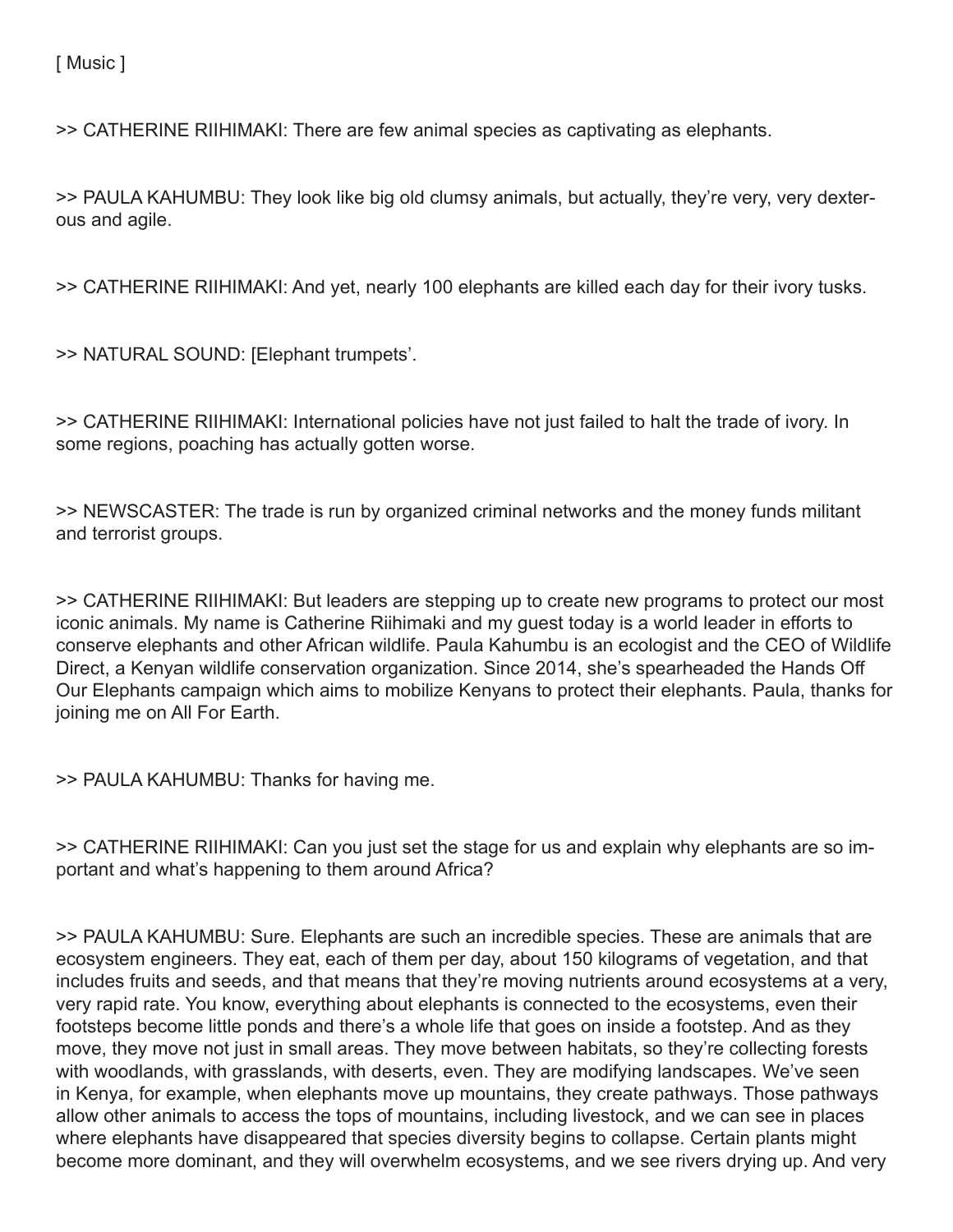few people really get this, that elephants, they're not just bringing seeds, and eating vegetation, and turning over nutrients. They're also digging up nutrients from under the ground, and they are opening up water, and allowing water to flow, and that creates access for many other species. So biodiversity and elephants, they're interlinked. They really are a keystone species. They're vital for the thriving biodiversity in many parts of Africa. If we lose them, we lose all this connectivity and productivity.

>> CATHERINE RIIHIMAKI: Right, and there's an aura to them, too, right? I mean they have very strong societal system, I guess, and incredibly intelligent animals.

>> PAULA KAHUMBU: Well, elephants and human beings evolved together on the African continent and we've had an ancient relationship with them. People in Kenya know that elephants are really a vital, I guess, way of understanding ecosystems. How elephants use ecosystems is how we learn, also. Some communities even follow elephants and track them to find pasture, to find water. And in the case of some tribes, they even believe that elephants have spirits of humans and that they represent us. That their behavior, their social relationships, their leadership, their compassion for one another, the way that they make decisions, are actually lessons for us. So it's very, very beautiful when you see this strong relationship and you see elephants, they're not just robotic creatures. They are so smart. They can interact with humans in a way that's very clear they know who to trust and who not to trust. And I've been in situations where an elephant did something to me, and I was in a car with a U.S. ambassador at the time, and I thought I was going to be killed. This elephant was literally had his tusks under my car, and he was trying to lift the car, and his face was right on my windshield --

## >> CATHERINE RIIHIMAKI: Hm.

>> PAULA KAHUMBU: -- right next to the U.S. ambassador, and after a few seconds of this, we realized this elephant wasn't angry. He was just happy and he was just, you know, like trying to hug us, and it was really interesting.

>> CATHERINE RIIHIMAKI: So can you talk a little bit about the Hands Off Our Elephants campaign and sort of what the focus of that program is?

>> PAULA KAHUMBU: Well, we started our campaign because there was this evidence, blinding evidence to us, that there was going to be a catastrophe for our elephants in Kenya. You know, wildlife, especially elephants, attract enormous numbers of visitors and it contributes to 10% of our GDP. It was critically important to us that we didn't wait for a crisis but that we avert it, that we really change the course of history. And we could see that that wouldn't happen unless we, as Kenyans, took the lead. The campaign looked at first what everyone else was doing. And why was it that Kenya was this safe haven for criminal poachers and traffickers using our country and our ports as the best place to do their despicable business? We looked to what other organizations are doing. They were doing more boots on the ground, so more of the same, which would have some additional benefit, more guns, more anti- poaching units, more motor bikes, more Land Rovers. And we said there's got to be something else that is going to transform the outcomes. There is some way that a few number of dollars would have a much bigger impact. So we went to the courtrooms to find out why was there no deterrent? Why did people find Kenya a safe place?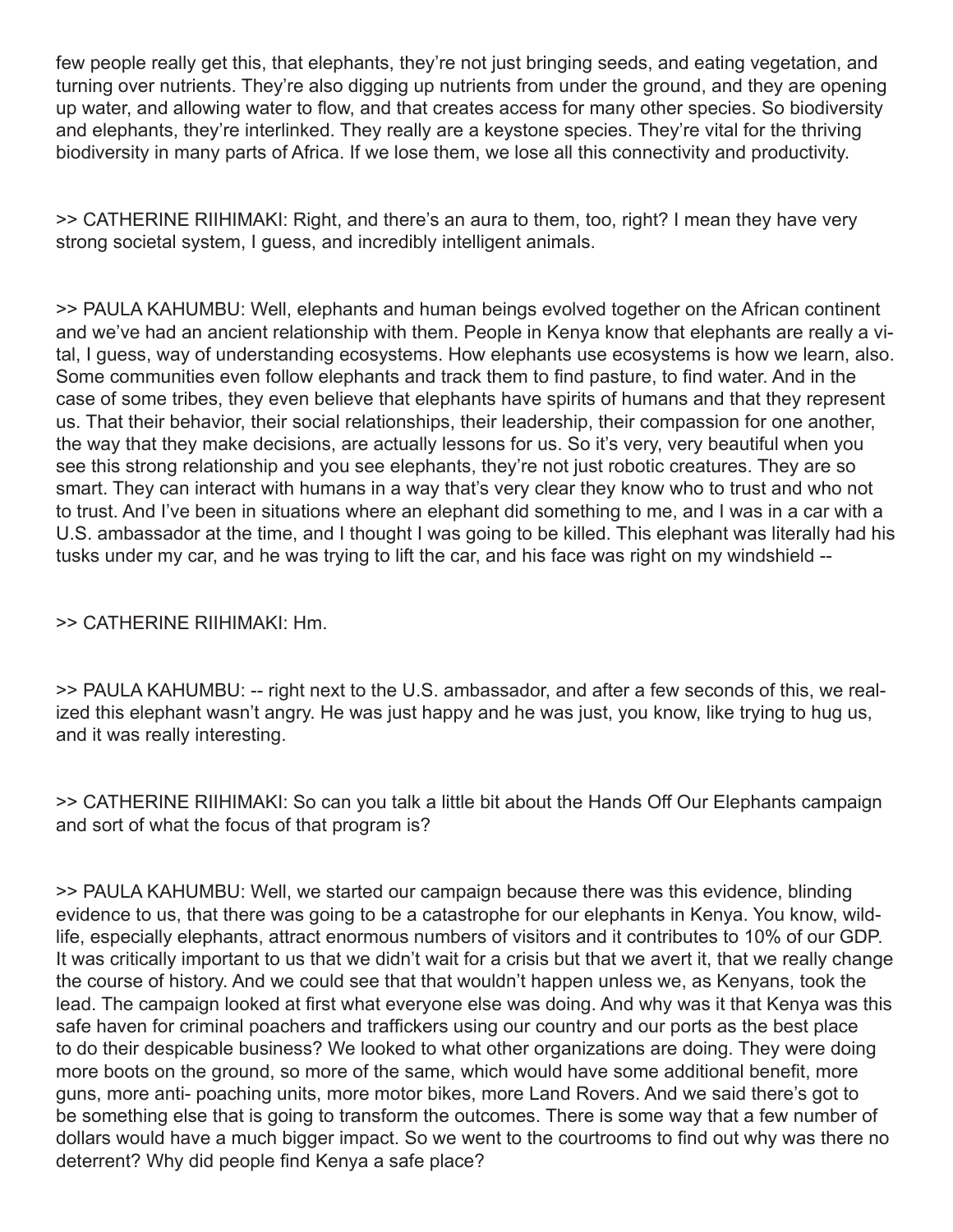### >> CATHERINE RIIHIMAKI: Mm-hmm.

>> PAULA KAHUMBU: Our work involved looking at courtroom documents and analyzing the outcomes of trials. And what we found was that more than 70% of case files for poachers were lost or missing. So that alone revealed to us that there was an enormous amount of corruption in the court system. We saw that many poachers were repeat offenders but they were not documented as repeat offenders. So there was a problem in the way that the data was being analyzed and used in the courtrooms themselves. And many cases were thrown out because evidence could not be linked to the suspects, so we felt that this was the most profitable way to spend our small amount of funds. We recruited young lawyers, so we're the only organization I think in Africa that has 50% of our staff are lawyers and their job is to rifle through these documents in courts. These are public documents. For the first time, we've now analyzed every single wildlife trial in the country for the last more than ten years. And we're able to reveal what's really happening and identify strategies for change. That's led to new laws. It's led to new standard operating procedures. It's led to our lawyers standing in court with government prosecutors and helping with the trials. We've even analyzed phone records. We've done all kinds of things to help. Now we have a 95% conviction rate.

## >> CATHERINE RIIHIMAKI: Wow.

>> PAULA KAHUMBU: And the law is so severe that it's a huge deterrent. Poaching has gone way down. We now have a very, very low level of poaching of elephants. And for us, the solution really was taking ownership, making strategic actions, and publicizing it in the media. And every time we caught a criminal, had them on trial, every single trial date, we publicized. These people are now famous, infamous, and they can't walk in the streets of Nairobi without people knowing who they are. And that's a really big part of it is shaming these characters behind the destruction of our natural resources.

>> CATHERINE RIIHIMAKI: How much push back did you get given that there is an aspect of shaming, not just the criminals, but also the officials who are like behaving in a really ineffective way?

>> PAULA KAHUMBU: So, of course, when you suggest that the courts, the magistrates, the really the people who should be upholding the law, when you suggest that they might be being bought off --

>> CATHERINE RIIHIMAKI: They really like that.

>> PAULA KAHUMBU: Best friends. Well, it was difficult. It was difficult, and for a while, they tried to make sure that we didn't have a window of opportunity to participate, to have access to this data. But we also have some really brilliant, brilliant leaders in Kenya who stand for justice. And while we never said this particular individual magistrate did X, Y, Z. We did find evidence that there were particular individuals who we could say this trial is not going according to the way it should go. We'd like the senior officials to investigate. And we had, in the case of one particular criminal, his name is Feisal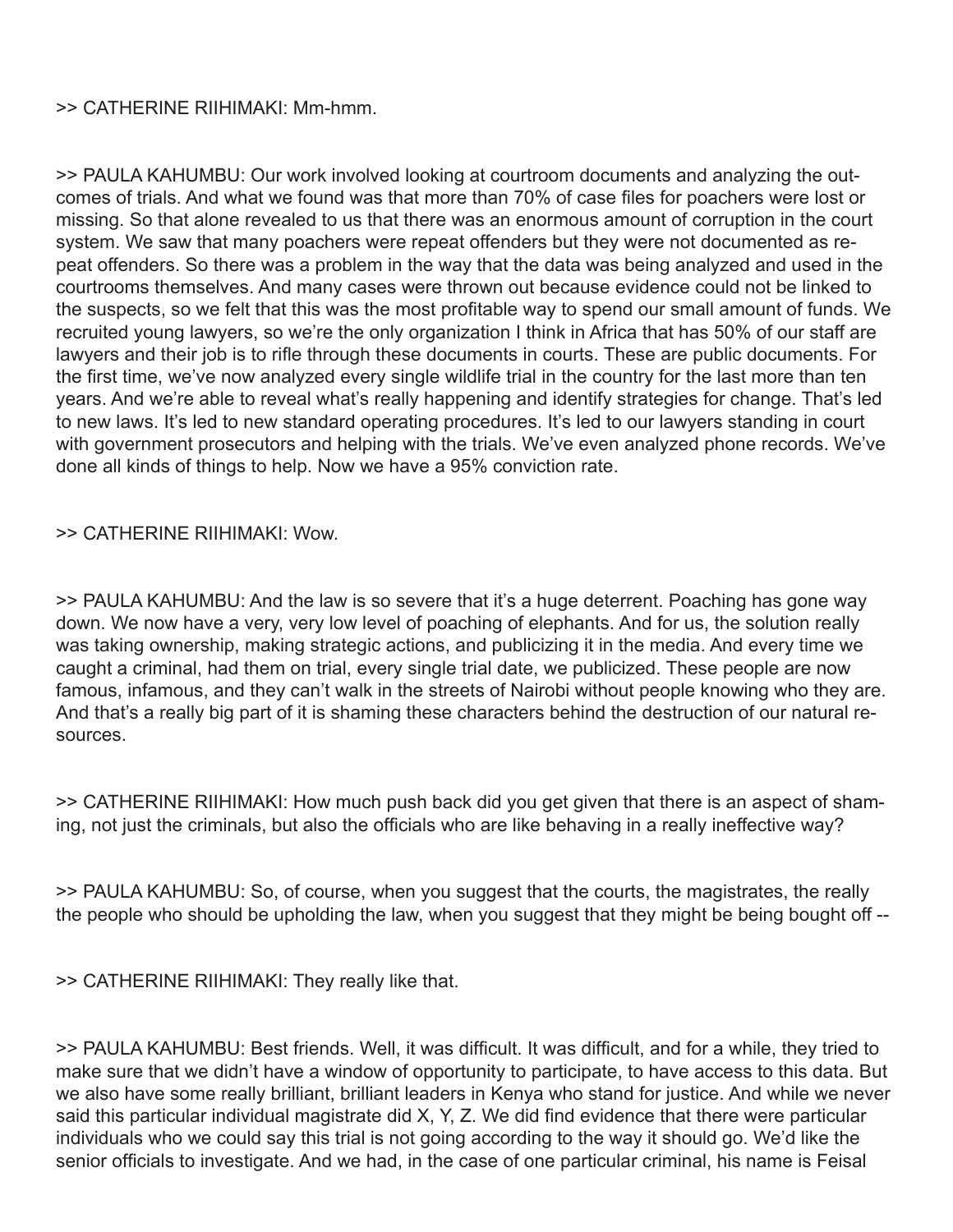Mohamed Ali. His trial was restarted three times because the magistrate was sent home and a new magistrate brought on. And then finally the third magistrate in four days, she convicted him and sent him to jail for 20 years. So we know that it can work. We know that it takes a lot of pressure. It takes a lot of persistence. It's tough. There is push back, also, of course, from criminals. These are not individuals working alone. This is a network. These are cartels. Many of them are international. They are very well funded. They are not just trading in wildlife products. They are trading in guns or other weapons. They're trading in drugs and even humans. So we - our staff were threatened. We had, at one point, two body guards assigned to our lawyer to make sure that he was safe. When going into court, he had, you know, guns pointed at him. He had - one of our lawyers, a woman. She had literally a group of family members of this particular criminal close around her inside a courtroom and threaten her and warn her. "We know where you live. We know where your family is. You know, you better step back. You better back off." It's not everyone's cup of tea, but I have to say I'm very proud of my team. They're incredibly courageous. They're young and they're hungry for success, which is great.

>> CATHERINE RIIHIMAKI: Yeah, it sounds like you've seen that success. Can you talk a little bit about what that international trade of ivory looks like? Because I think the criminal aspect of it and the large-scale international cartel aspect of it is - it was surprising to me hearing about that.

>> PAULA KAHUMBU: Well, you know, this is the real challenge, that all over the world, the bad guys are usually drawn, or illustrated, or depicted as these poor Africans with big guns. Some are in the wilderness. They are a part of the story, yes. They are definitely the guys who are pointing their guns at the animals and killing, obviously, you know, elephants. These are majestic, intelligent, compassionate animals that is traumatic for the animals and for the families of these elephants when they get killed. But really the machine of poaching is those guys are just employees. They are paid a fee, which is not very much, maybe \$50 to \$200 to kill an elephant. They are sometimes issued the weapons and the ammunition. But the real beneficiaries of this are all the guys in between. So that ivory might be collected from a particular dead elephant or elephants and it will be moved to a place. It will be aggregated with ivory that come from other places, and it will be moved again, and it will be aggregated. And what you'll see is that a shipment of ivory might be coming from several different places and it will be accumulated until it's enough to fill a container. So most ivory is moved in containers. It's an interesting product because it's not like diamonds. It's big and bulky.

# >> CATHERINE RIIHIMAKI: Right.

>> PAULA KAHUMBU: You can move it in small amounts, you know, one tusk at a time. You'll see people carrying it on a motor bike, you know, like one or two tusks on the back of a motor bike. We've heard of school children having small pieces of ivory, you know, tusks cut into pieces, put into school bags of children. Because who would suspect a school child of carrying ivory? So they've enlisted the whole community, including children, in this business. And ivory will eventually move to a port like Mombasa, which is a huge and I would say the heart of the corruption, because you have many warehouses where the ivory can be hidden. And these people are super smart. I think that innovations around the transport of ivory are fascinating. We've had cases where a vehicle will drive into a yard to be filled with tea. There will be cameras in the building. The tea will be poured into this container. The container will then be driven out and taken to the port. But by the time it's seized on the high seas, it's full of ivory. There's not a grain of tea in that container. And these guys have somehow managed to, you know, replace that tea with ivory and somehow avoid detection. So containers are seized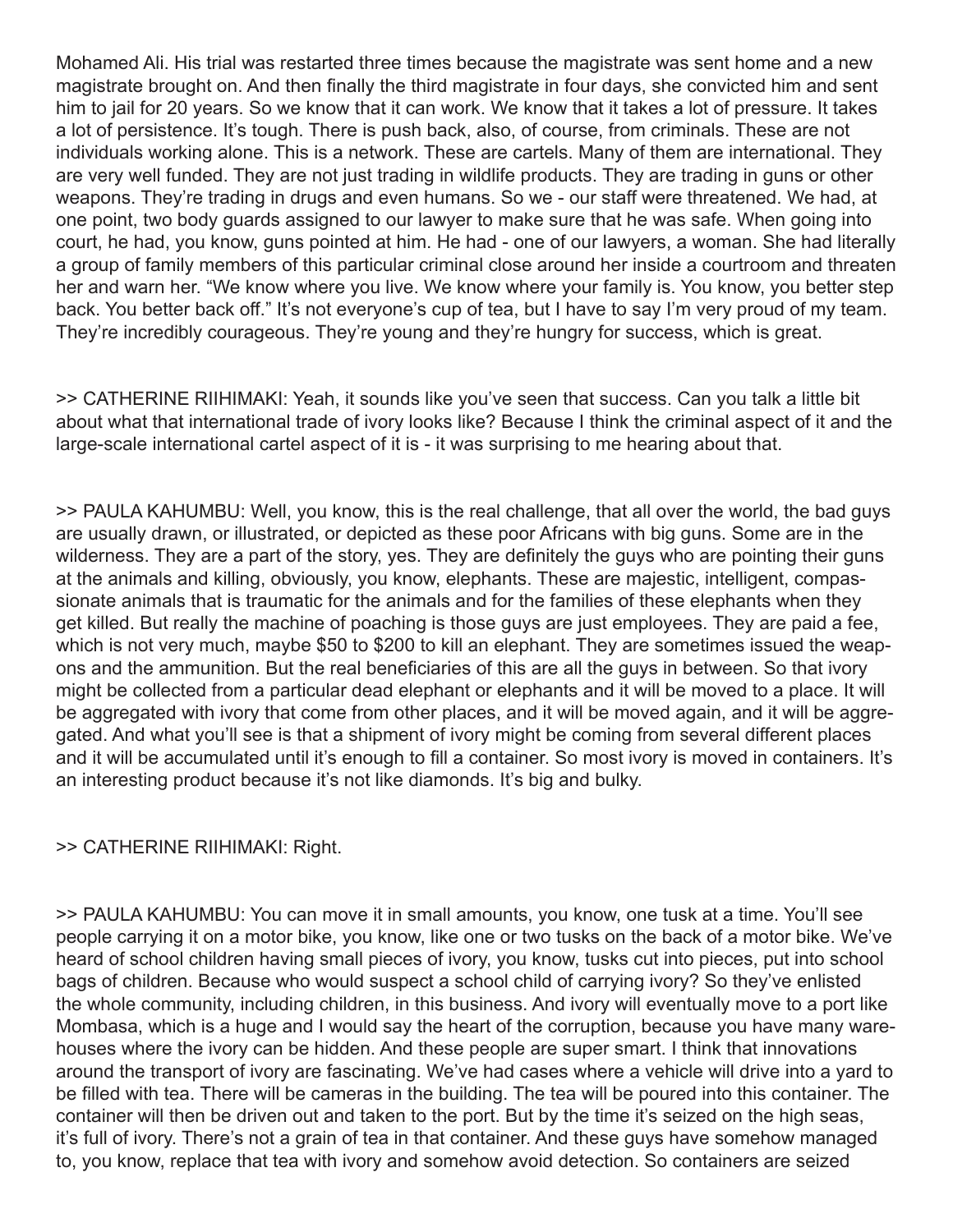- when they leave their ports, they are locked. There's a system which you can tell if it's been tampered with. So somehow, they're getting access to the inside of these containers without tampering with these locks, so nobody suspects any dirty business. What they did was remove the hinges from the entire back of these containers and replace the tea with ivory. We've seen logs which are coming out of places like South Sudan and the Congo being brought into Kenya in custom bonded containers. Which means they cannot be opened in Kenya unless an official from customs from the country where it came from flies to Kenya in order to be present at the time when that container's opened. So it's very unlikely for these containers to be opened. They contain logs, so you won't open this unless you're absolutely certain that there's ivory in there. And inside the logs, they've been hollowed out. It's unbelievable what the extent these guys will go to, hollow out the logs and put one tusk inside a square block of log. Now increasingly what's happening is people are using dogs to sniff out the ivory. Dogs are incredibly good at this. And so to get away from the dogs, they are wrapping this ivory in chili powder or dipping it in wax, beeswax. All kinds of really wacky ways to try and --

>> CATHERINE RIIHIMAKI: This is an arms race.

>> PAULA KAHUMBU: It really is.

## >> CATHERINE RIIHIMAKI: Yeah.

>> PAULA KAHUMBU: It really is, and these guys are obviously clever and they can afford to lose a few containers. In the case of Feisal Mohamed Ali, we have now been able to connect over a dozen shipments of ivory. Maybe four or five of them were seized. The rest probably got through, which means that they can afford to lose a container here and there. And they are constantly changing their shipping routes in order to, you know, derail any detectives that are looking into this. By the time the ivory gets to China or to Asia, there are so many different ports that it's very hard to find it again. So really, the bottleneck are the ports of Africa where all this ivory is accumulated before it gets on to the ships and that's where the attention is is to address the problem of ivory leaving the ports of Africa.

>> CATHERINE RIIHIMAKI: So if you crackdown in Kenya, does that ivory just get rerouted elsewhere? I mean obviously there's a sourcing issue where there are elephants in Kenya, but there are elephants elsewhere. And so are you just moving that criminality elsewhere?

>> PAULA KAHUMBU: So it's like a balloon. You squeeze it, right, and the air goes to another little pocket. The ivory that is coming out of Kenya is not from Kenya, yeah. So we know for a fact, based on the DNA which is being analyzed in the University of Washington here in the United States. This ivory is coming from Congo, from Central African Republic, sometimes from as far as Gabon, Western Zambia, and Tanzania, Uganda. It's being brought to Kenya because somebody has cracked the corruption trail, right? They figured out how you move it into Kenya, across Kenya borders. How you go down the highways without anybody stopping you, or if they stop, you pay them off. And when you get to the port of Mombasa, they've figured out how to avoid going through the scanners. So scanners are interesting. Ivory has a very particular signature on a scanner. It comes out as really dense. It's a very peculiar product. So you can see it inside. Even if there are hidden chambers inside these containers, you can see ivory. So they've come up with very clever ways of avoiding those scanners.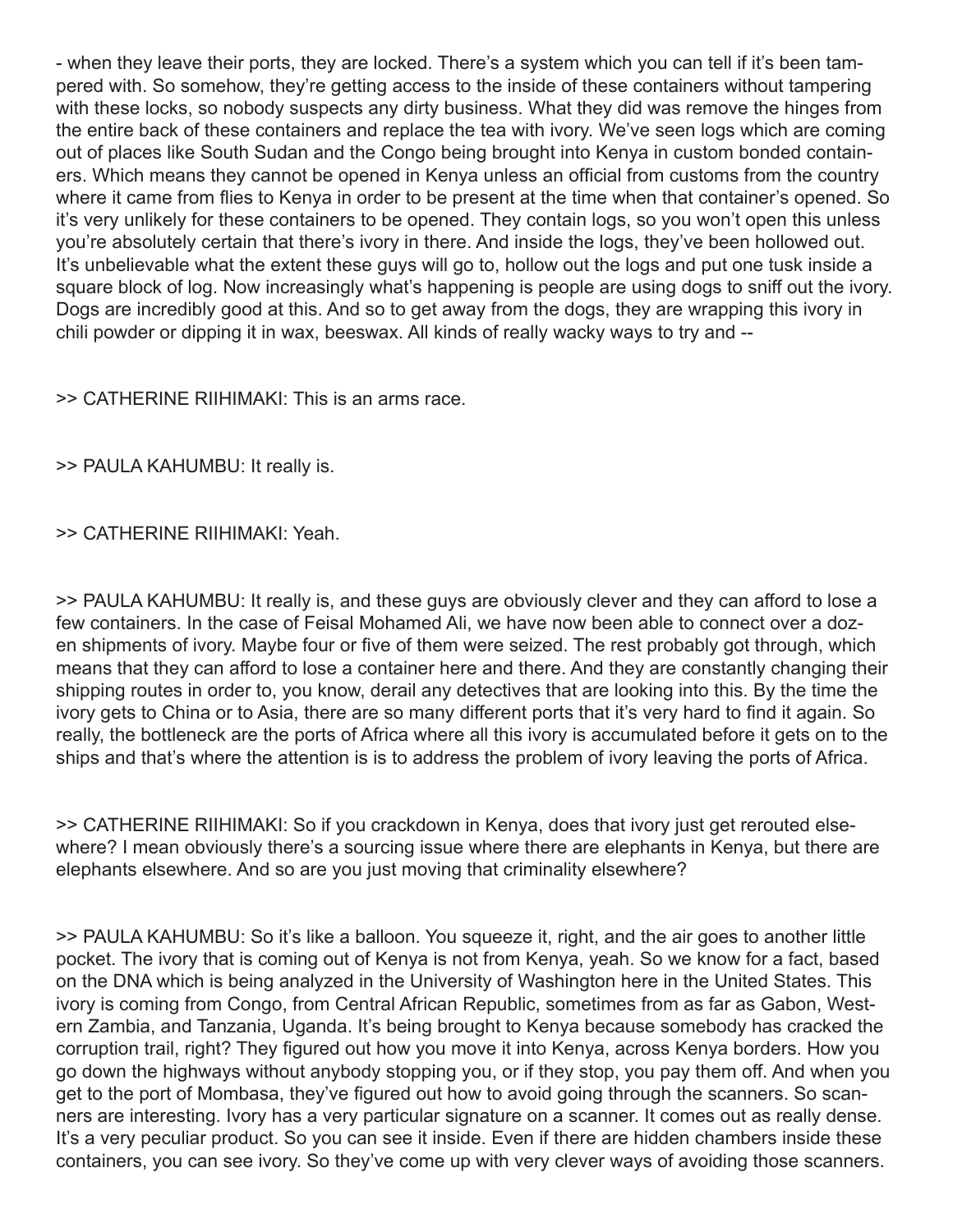But if we - as we focus on Kenya, what you start seeing is ivory leaving Darcelon [phonetic], or you see it start moving up into Somalia and Djibouti, into other countries. This is - or you might even see it coming out of airports. We're seeing enormous amount of ivory now leaving as freight. And that's the new threat is that most companies are not concerned about any product that goes in freight unless it's going to explode, right?

>> CATHERINE RIIHIMAKI: Yeah, right.

>> PAULA KAHUMBU: So they're more concerned about the plane being downed than about whatever's being --

>> CATHERINE RIIHIMAKI: So as long as it's not lithium batteries.

>> PAULA KAHUMBU: Lithium batteries, mercury. I hear that mercury is like the big thing. But it means that there is very little attention from anyone to address what's in containers when it leaves Africa. Because that isn't where people make the taxes. They make taxes on entry, so there's far less attention to exports than on imports.

>> CATHERINE RIIHIMAKI: So is there an aspect of this work that is about cutting down on the demand? I mean you're talking about the supply side, but given the balloon can squeeze to different areas, you know, I'm sort of keenly aware that the demand is coming from Asia. I don't want to exclude the United States from that because there's some demand here, as well. So what do you do to cut down on that?

>> PAULA KAHUMBU: So the problem of demand is a really tricky one. Sourcing the ivory from Africa, it looks like, yes, there are all kinds of strategies that people are using to get the ivory out of Africa. But pinning down the demand is quite hard because you're talking about primarily China. The population is massive. Very few people have started really seriously looking at so who is this demand? Because it's not every Chinese person, right? It's certain Chinese people and who are they? What kind of people are they? What are their backgrounds? Where do they live? It's not known. And what do they do with the ivory? Because you go to a Chinese person's home, you're not going to see ivory everywhere. So what are they doing with it and how do they keep it? And it's now believed that, until very recently, anyway, ivory was coming into China and being stored as a - like a stock, like a savings.

>> CATHERINE RIIHIMAKI: Like a commodity.

>> PAULA KAHUMBU: Like a commodity, yeah, exactly, and for many of the Chinese people working in Africa, what it means is that the market is not in China, anymore. The market has come to Africa.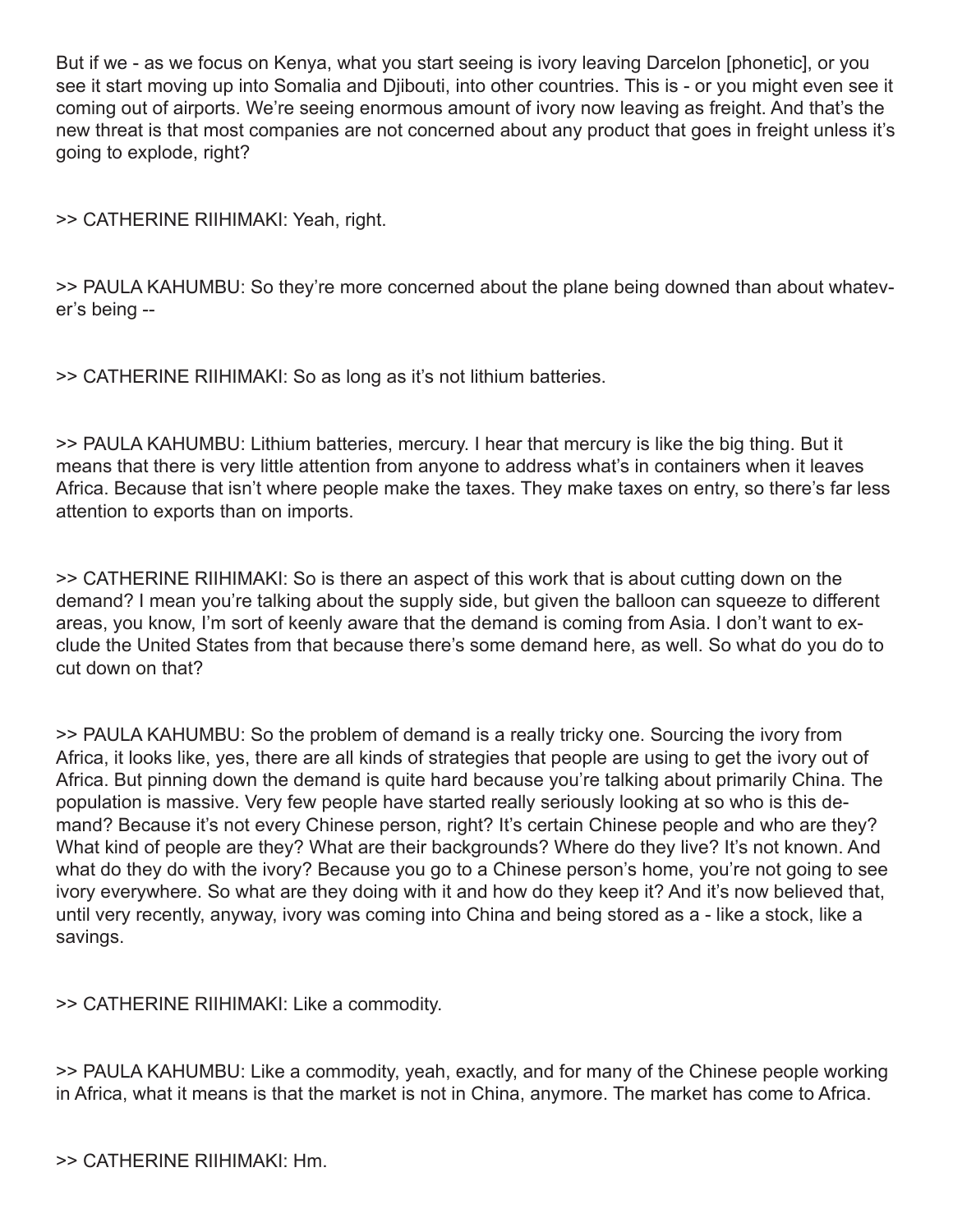>> PAULA KAHUMBU: We have millions of Chinese workers who come to Africa. They work for a short while and then they leave with a nest egg, one or two tusks. That tusk --

>> CATHERINE RIIHIMAKI: Hm.

>> PAULA KAHUMBU: -- is worth about, at one point, it was \$3,000 per kilogram. And you can imagine, they're buying it at, you know, just a few dollars in Africa and they're able to sell it later for \$3,000. So it's a fantastic investment --

>> CATHERINE RIIHIMAKI: Right.

>> PAULA KAHUMBU: -- for them. So this is one of the biggest challenges. There's been a lot of work by different organizations, but so long as the basic knowledge of who the market is, so long as that is still, you know, in question, it's very hard to target. However, the Chinese are an interesting people. I don't know if you've ever been to China. I've been many times and I've been three times this year alone. And what's interesting is this is a country that is so highly controlled. You walk down the streets of Beijing or Shanghai, there are cameras everywhere. You're being tracked all the time. There is no way people are buying ivory in China and the government is not aware of it.

### >> CATHERINE RIIHIMAKI: Yeah.

>> PAULA KAHUMBU: There's no way you're selling ivory and the government is not aware of it. So it's really the government that I think is failing everyone, especially elephants. If the government of China wants to shut down or something, they will shut down it. I was there during the Swine Flu period in - I can't remember the year. I think it was 2007, 2008. I don't remember. And they had every single child in every single school have their temperature checked every single day. Any child who didn't get their temperature checked, they would come to that home. Every airport and every airline that landed, every passenger's temperature was taken. If your temperature was above a certain level, they tracked you and they checked you every single day for your time in China. And if your temperature was above a certain level, you were asked to leave. So they have the means. We know it. If it matters to them, they will take the actions. All it would take for the president of China is to make a comment, ask his people not to buy ivory.

### >> CATHERINE RIIHIMAKI: Mm-hmm.

>> PAULA KAHUMBU: So on the one hand, they have banned ivory in the domestic markets of China, but the government hasn't come out with a value statement about it. They've simply said it's no longer legal. And as a result, people figure, well, it's not legal in China to sell ivory but we can just go to Cambodia, or Vietnam, or Thailand, or any other neighboring country, and the ivory markets, the sellers have moved. The ivory carvers have simply moved across borders. And so what we're seeing is while the price of ivory has dropped by 50%, which is still not enough --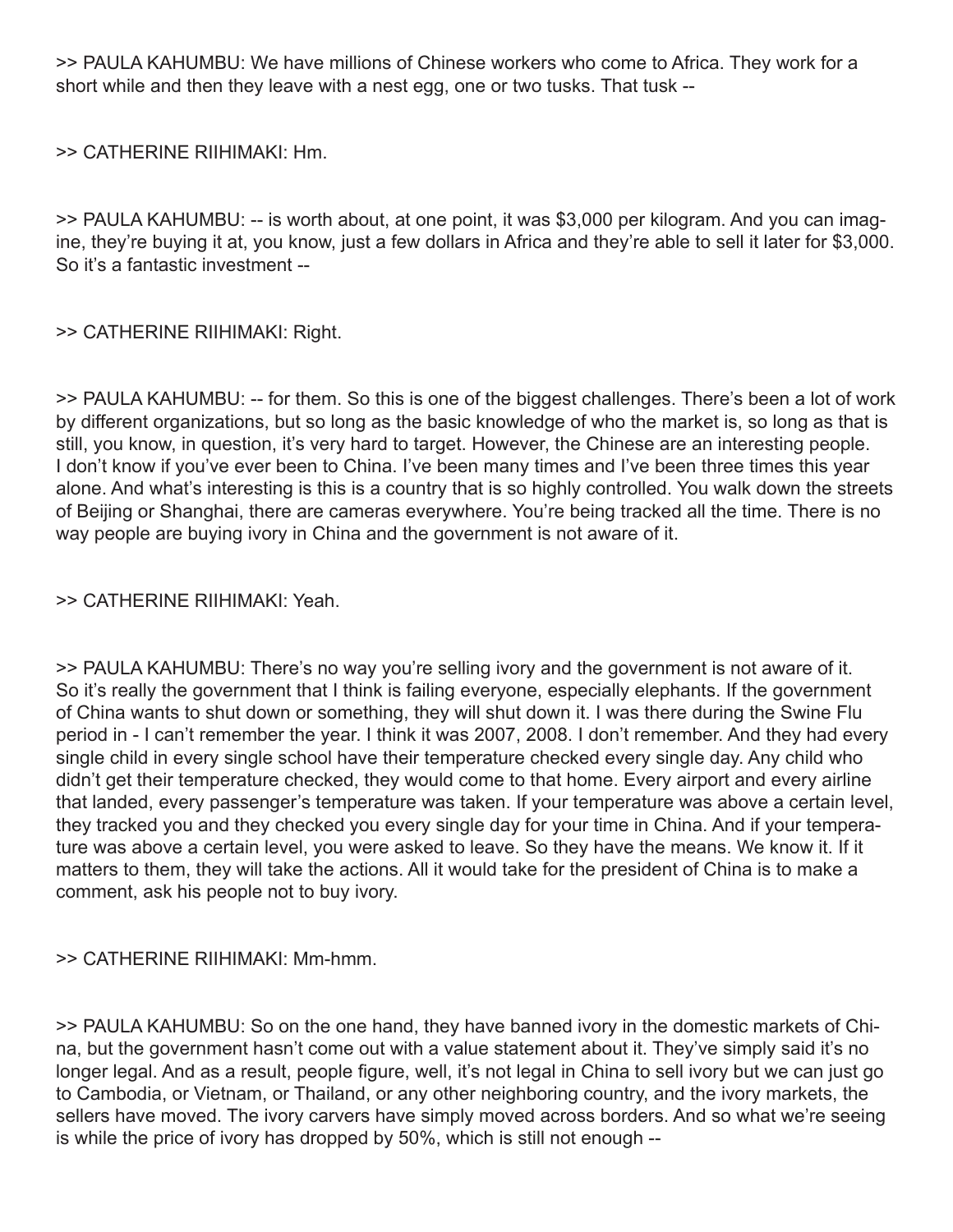>> CATHERINE RIIHIMAKI: Yeah.

>> PAULA KAHUMBU: -- the amount of ivory in trade is still very high. And some of the world's largest seizures have taken place in the last six months.

>> CATHERINE RIIHIMAKI: Hm. I want to move beyond just elephants because you do a lot more than just that. So can you talk a little bit about your work in African wildlife, in general, and in particular, you have a new TV program, Wildlife Warriors, and sort of what the focus of that is and your motivation.

>> PAULA KAHUMBU: Okay. So when we started our campaign, Hands Off Our Elephants, what happened very quickly was enormous amount of public interest and visibility. Being a voice on an issue which is actually quite tough because it involves corruption and high-profile people, gave Kenyan citizens a sense of this is somebody we need to listen to. And that actually created enormous, you know, wonderful opportunity for us to speak out on many other issues, not just elephants and not just ivory trade. I started making TV shows because we couldn't get wildlife shows in Kenya. We didn't want people to simply fight for elephants. We realized very quickly they don't know that much about elephants. Most Kenyans have never seen an elephant. And the press is --

>> CATHERINE RIIHIMAKI: Which is surprising, I think.

>> PAULA KAHUMBU: Well, it is and it isn't, because elephants are in national parks, and most Africans don't go to the parks. The parks have been developed primarily for an international tourism audience and that's because it brings in a lot of money. So there's a logic but it's not a long-term strategy. It's a short-term strategy to get money. It's not a long-term strategy to save the parks and to save our extraordinary wildlife. Kenya is mega-diverse country. We have so much at stake in this climate-threatened world and the extinction crisis that is facing the whole globe. So the TV series we've recently started is very exciting because it's the first time an African crew has come together to shine a light on our own heroes. It's no longer about David Attenborough. We love him, but his shows are not available in Africa. They're not available on national television, even though many episodes were filmed in Africa. And what it means is there is this vacuum of information and that means few people are being inspired about nature. And so what we're doing is telling our own stories, really reframing that narrative. It's not just that David Attenborough can tell wonderful stories. His stories are out of this world, but they don't relate to the people on the ground in Africa. And so we are telling the stories of our own heroes, of a man who, as a child, stumbled on a nest of turtles and never lost that image. And remained curious about these animals until he was in his 40s when he gave up his job to go and become this turtle rescue savior. He's this extraordinary man called Vicary Caponda [assumed spelling], and his story has inspired hundreds of people to go and volunteer on saving turtles. Many of our heroes in our series are from the local community. They have grown up with these animals. They have dedicated their lives, made huge sacrifices, and done the unthinkable. In a country where people have always said, "Kenyans are poor. Why would they save animals? They need to eat. They need money." Right, and then you have these people who have made such huge sacrifices. They're so inspiring and in one of our shows, we have 200 phone calls. People saying, "We want to volunteer for this guy, Ian Lemaiyan," because he's done everything you can imagine to try and save rhinos. Or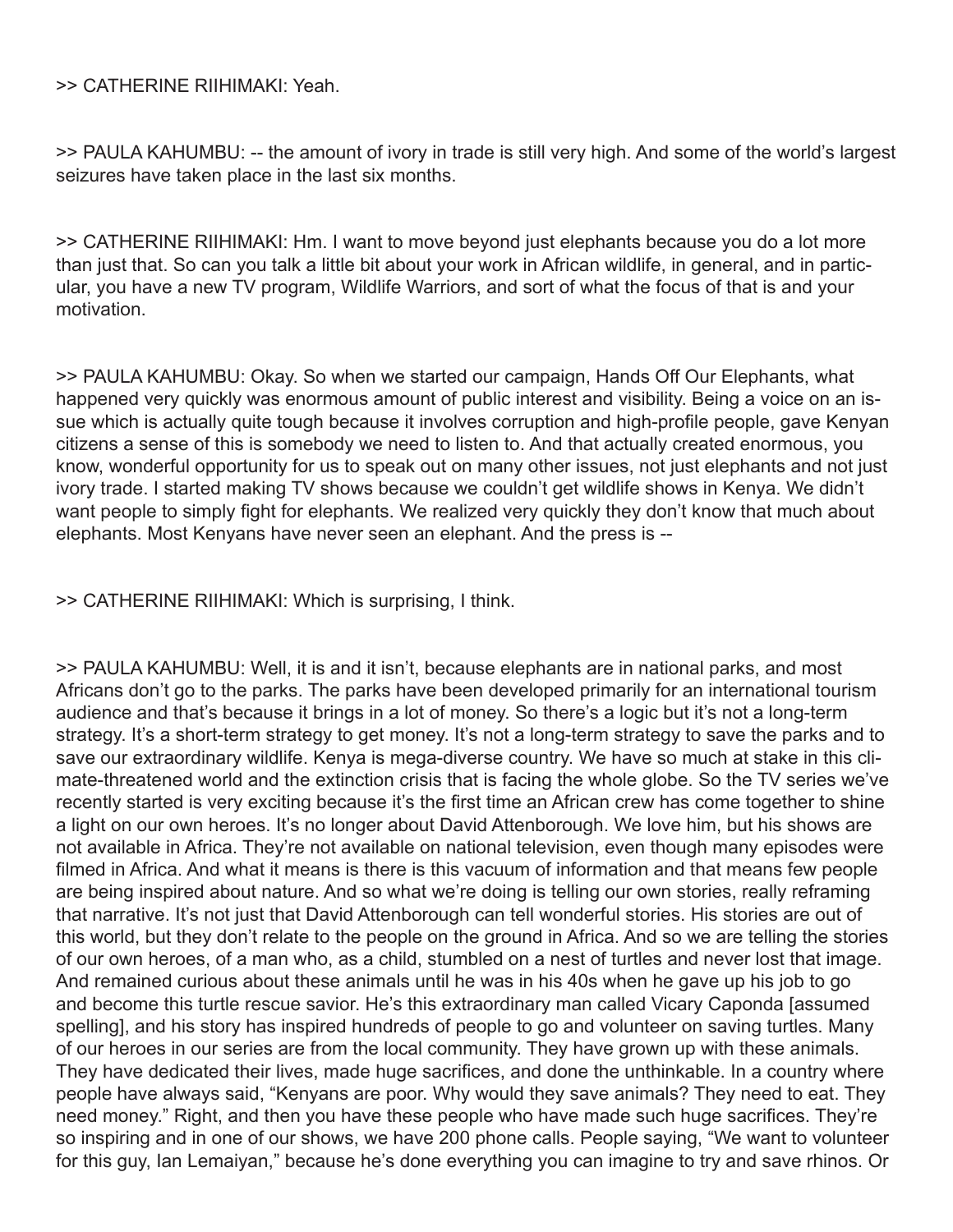Ambrose Letolulai, who has been at the forefront of saving an animal that is hated, detested by his own people, the leopard. But he identified this black leopard that amazingly lives and roams in the area with his community. And he's been able to tell this new narrative, which is the black panther does exist, you know, and this is like a symbol of power and majesty in Africa. So we've been able to tell these stories, remind people that we have a cultural connection to nature. Many of our family names are animals. Our totems are animals. Many of our beliefs are around animals and the Maasai people believe elephants are their ancestors. And that we, humans, are a lesser species, that we have so much to learn from these wild animals. And this is what we want to revive, and retell, and strengthen in a national narrative. And we want people to go to the parks. We want them to know that they can visit the parks, that it actually isn't expensive. There's so much to learn. So it's really exciting. The TV series is just a part of a whole, new, what would I call it, a movement. Wildlife Warriors is about Kenyans connecting to nature, treasuring it, and acting. And so the show goes into classrooms, to children. We train teachers. We provide books, and materials, and films, and then we take children into the parks. Just this year, we took 116 children age 10 to 15 on a five-day camping expedition, and it was outstanding what happened. What we discovered is children had these phenomenal voices and not just interest but ability to, I don't know, self-express what they're witnessing, what they're experiencing. Whether it's in voice, in poetry, in songs, but also in drawings, photography. We had a child who was just this extraordinary photographer, and we're showing children that their careers don't have to be biologists. You don't have to be a Ph.D. from Princeton to do conservation. You could be an engineer, or a lawyer, or an artist. So we're creating this new economy around conservation.

>> CATHERINE RIIHIMAKI: Yeah. I was watching one of the episodes yesterday of the baby elephant orphanage and Dorothy. And I love that you sort of went to her traditional village and talked about, you know, if she weren't doing this work, what she would be doing in her village. Which mostly was going to fetch water each day and bring it back. And I think changing that possibility of what someone can do with their life in Kenya is really powerful.

>> PAULA KAHUMBU: It's interesting, because Dorothy did give up a potential job, I guess, in Nairobi, where her family might have earned - been able to have more money. But what's interesting in Dorothy's story is that that episode, which was very much about education, that she did finish her education. For girls in her community, that's rare, and as a result of her being educated and telling that story, we were able to raise \$1,000 in one day from local people to send ten girls to high school. So the power of this series goes beyond what we could even possibly have imagined. Most of our heroes have told us that they're famous, that their work is now being recognized not just locally but internationally.

>> CATHERINE RIIHIMAKI: Right.

>> PAULA KAHUMBU: Some of them have gotten grants and two of them got scholarships to go to university. So it's having a huge impact, which I'm really proud of.

>> CATHERINE RIIHIMAKI: Yeah. Are you seeing more broadly a change in Kenya society and how the citizens are appreciating their natural assets?